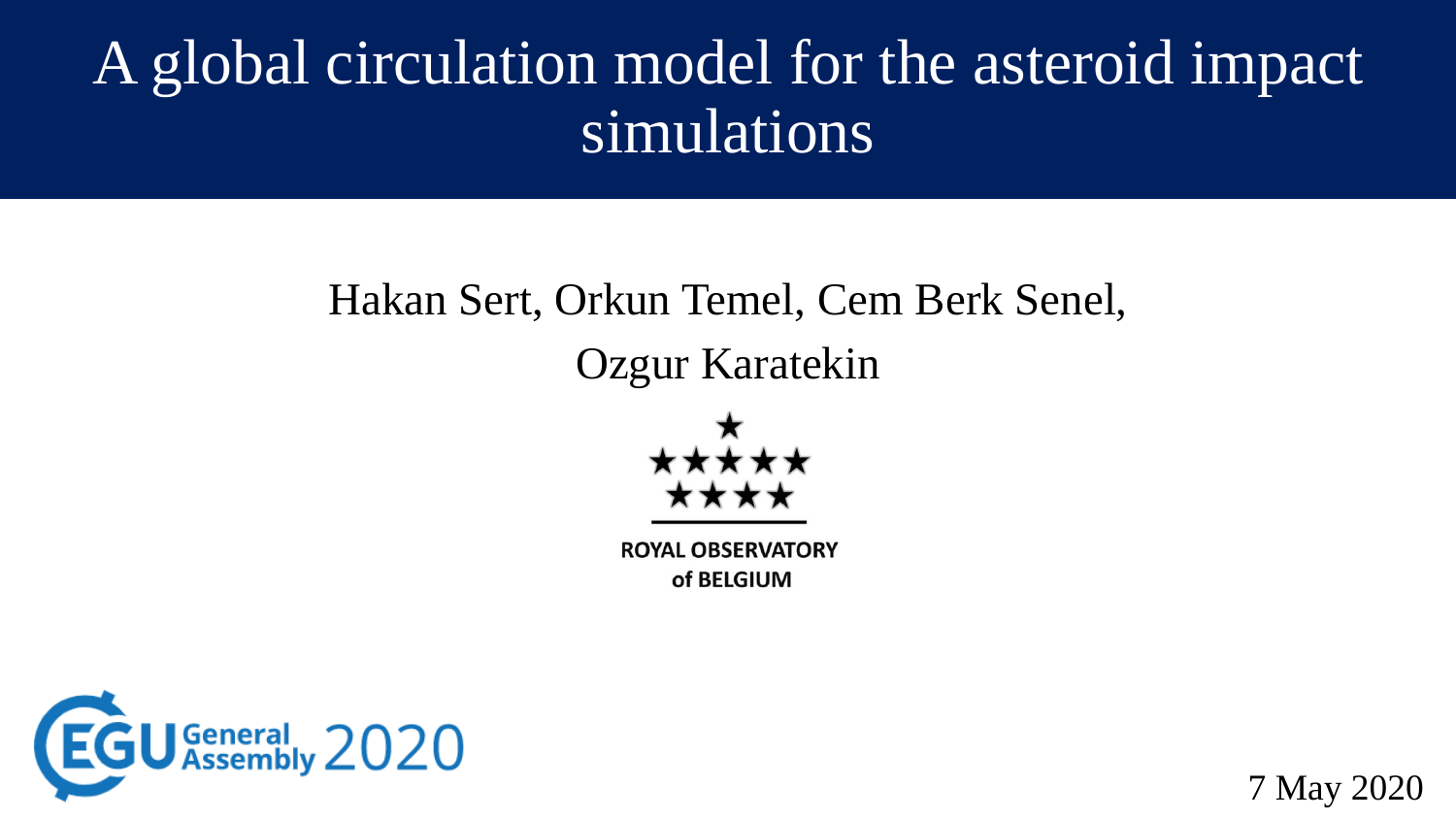#### Summary

- planetWRF model [1], a multiscale atmospheric model being used for Mars, Titan and Venus, is modified for Earth/Paleoclimate simulations
- The model is applied to model the atmospheric response of the Cretaceous–Paleogene (K–Pg) extinction event [2] which took place 66 million years ago and resulted in the mass extinction of various animal and plant species.
- The radiation parameterization scheme of the planetWRF model is modified to include the effect of various climate-active aerosols and gases released after the impact event.
- The atmospheric model is coupled with a 1D mixed layer model [3], coupling with a 3D ocean model [4] is still under development.

[1] Richardson, M. I., + JGR: Planets, 2007. [2] Schulte, P.+, Science, 2010. [3] Pollard, R. T.+, Geophys. Fluid. Dyn., 1973 [4] CY Lee and S. S. Chen, J. Atmos. Sci., 2012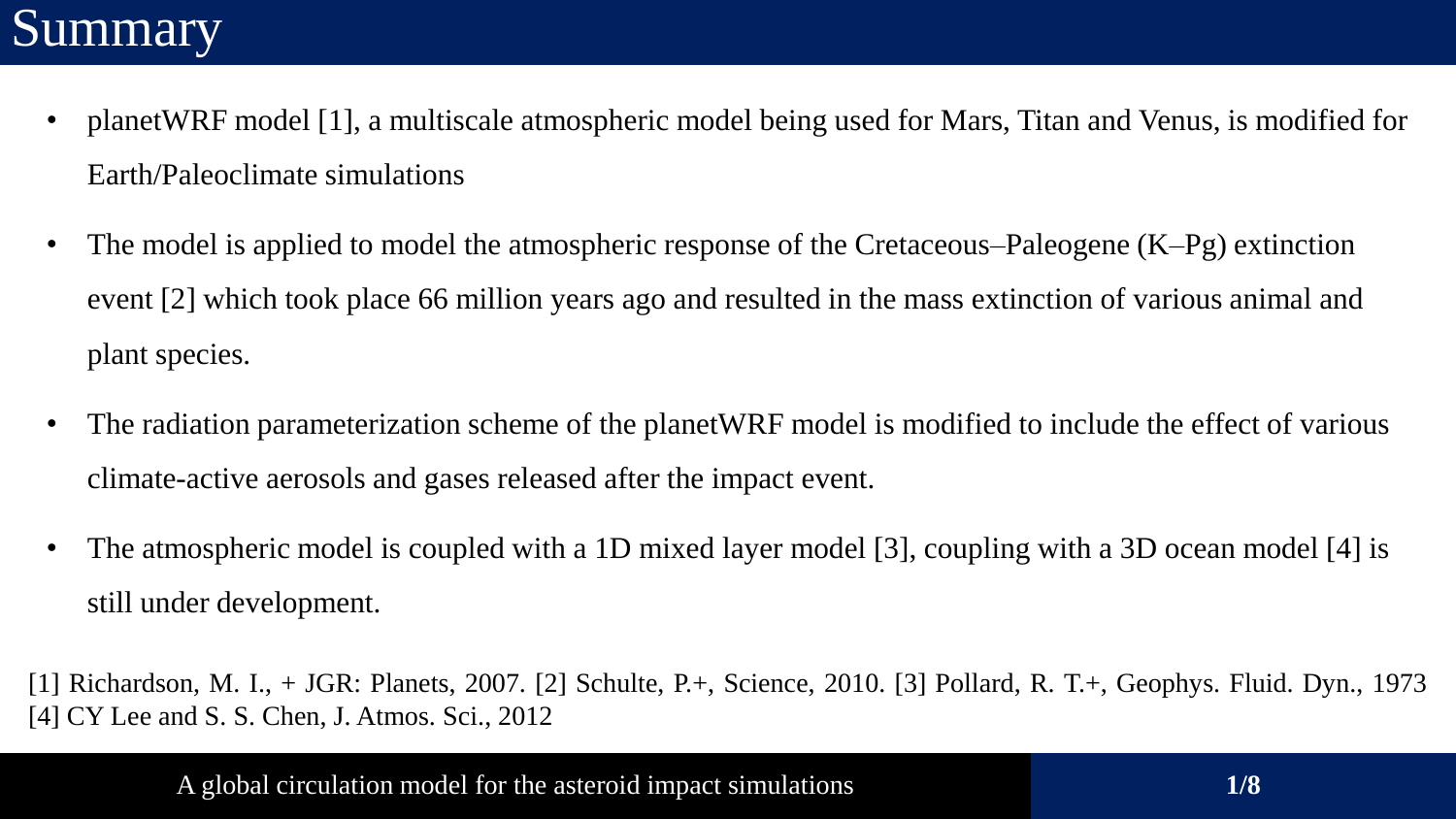### planetWRF



http://craterexplorer.ca/chicxulub-impact-structure/ Location of the Chicxulub impact crater. According to hydrocode simulations performed by Pierazzo et al. [1], the amount of climatically active gases released in to the atmospheres:

- 350-3500 Gt of carbon dioxide
- 40-560 Gt of sulfur
- 200-1400 Gt of water vapor

Vertical distribution of injections are prescribed according to Toon et al. [2]

[1] E. Pierazzo et al., J. Geophys. Res. (1998). [2] Toon, O. B., et al. Atmospheric Chemistry and Physics 16.20 (2016): 13185-13212.

A global circulation model for the asteroid impact simulations **2/8**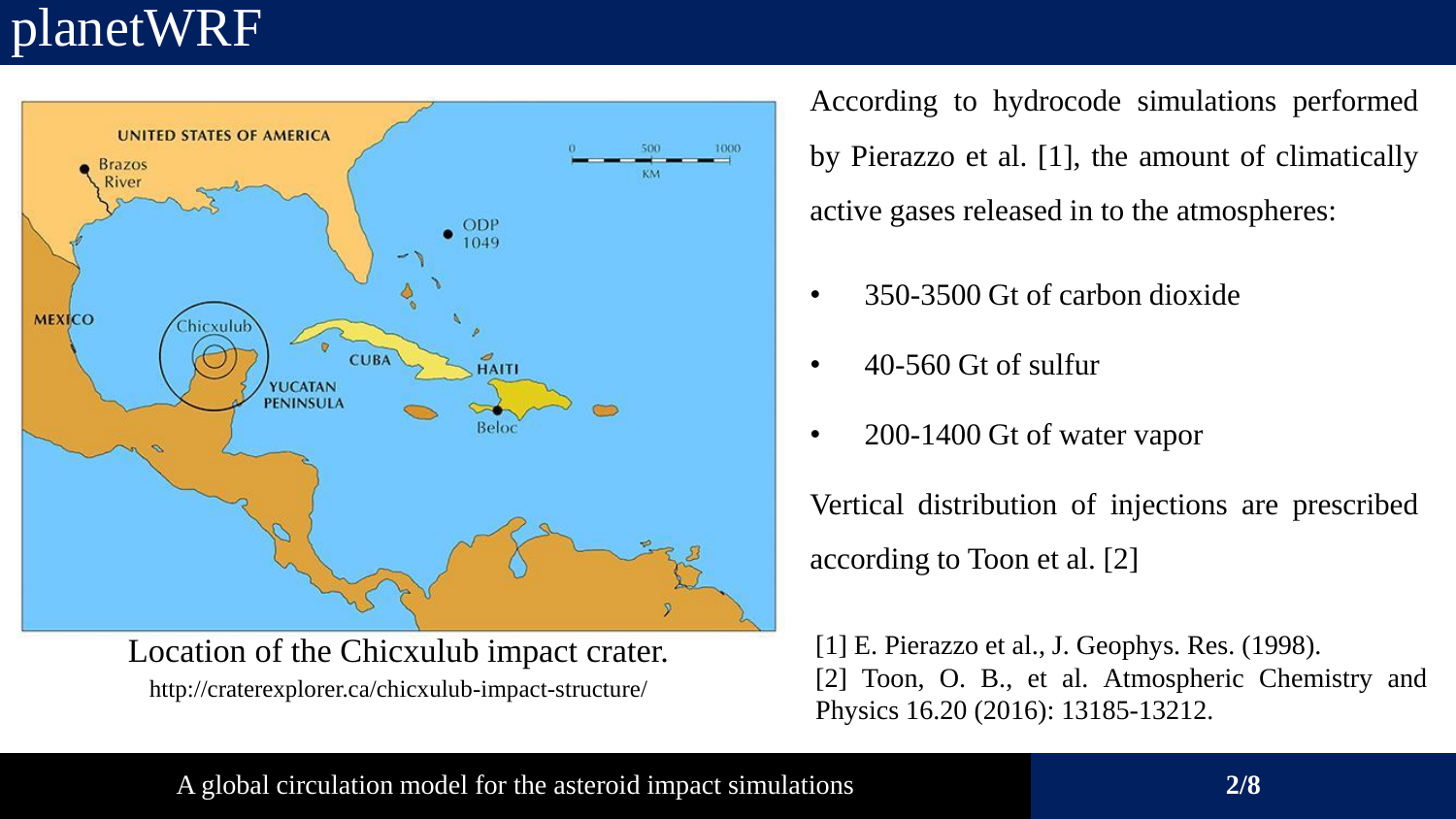#### planetWRF – Earth/Paleoclimate simulations

GCM simulations are perfomed using a modified version of planetWRF (a multiscale – from global scale to microscale – atmospheric model being used and developed at the Royal Observatory of Belgium.



[1] Upchurch Jr+, Geology 43, no. 8 (2015): 683-686.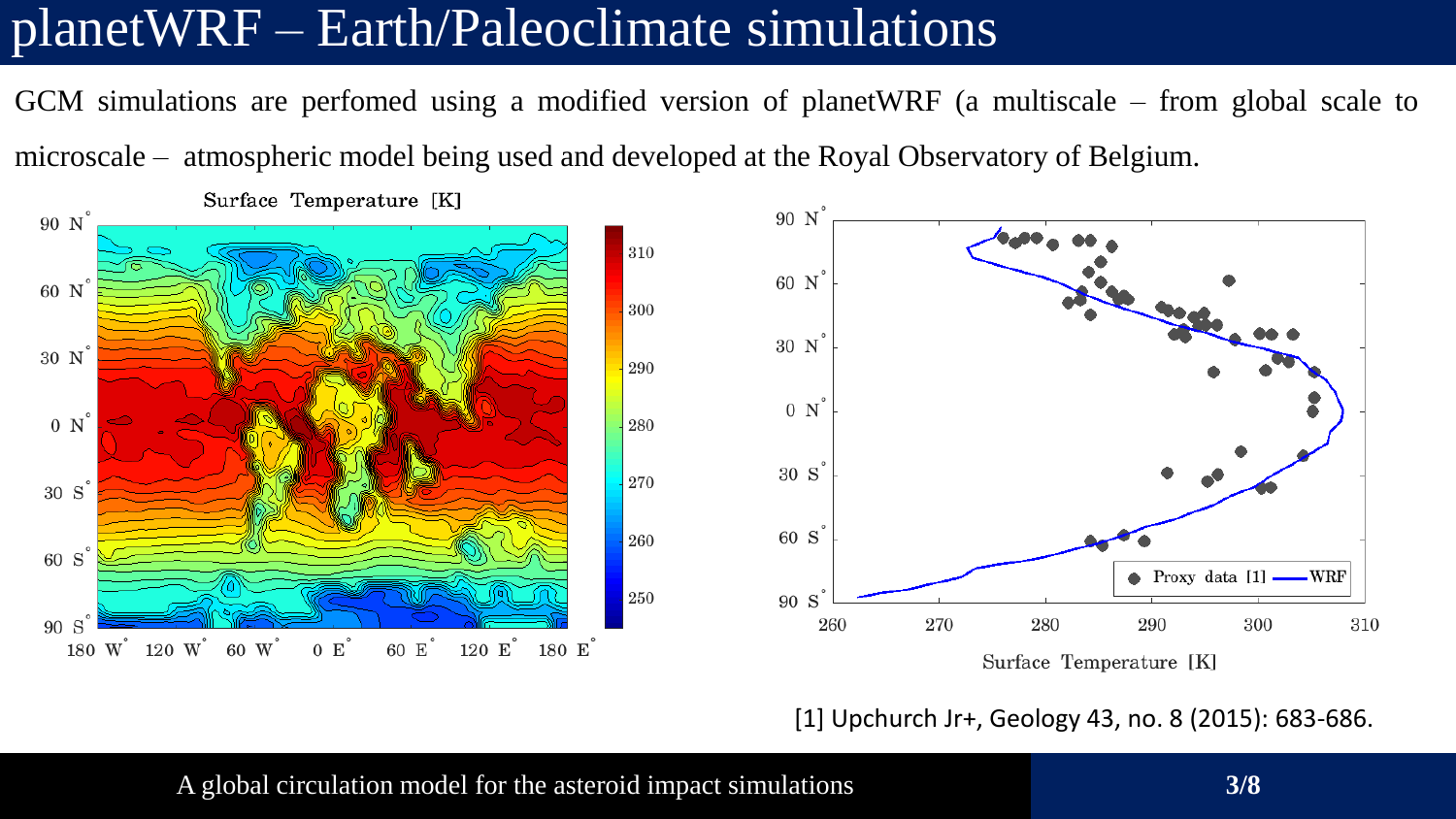#### Surface temperature – before/after 1 year the impact event.

Sulfur aerosols blocks the sunlight and reduces the surface temperature after the impact event. As a result of the thermal inertia difference between ocean and land, a strong surface temperature gradient remains after the impact.



Surface Temperature [K]

#### A global circulation model for the asteroid impact simulations **4/8**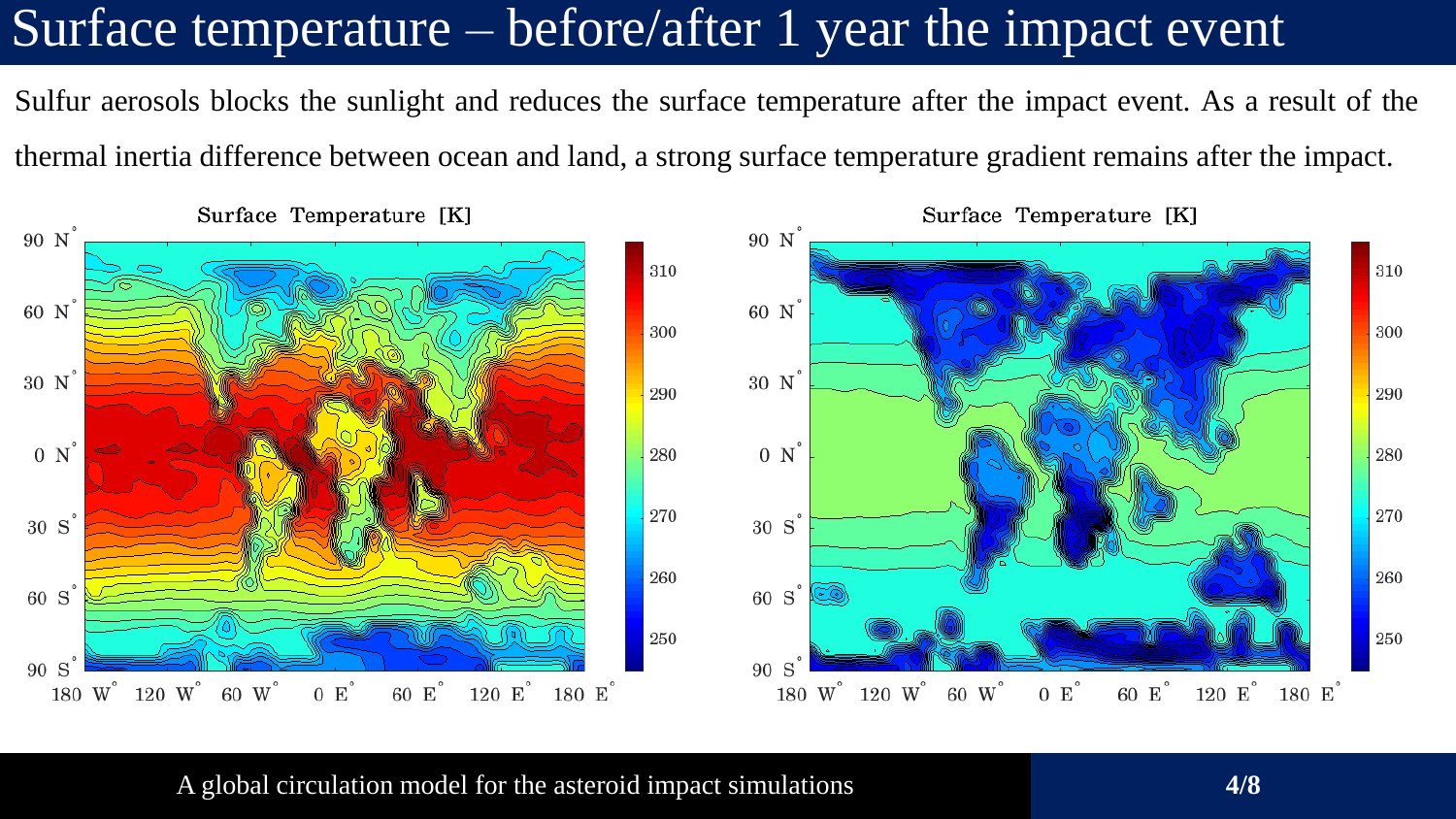### Tropospheric winds – before/after 1 year the impact event

Despite the ocean-land temperature difference, temperature gradients weaken in the troposphere and it leads to weaker zonal and meridional transport.



A global circulation model for the asteroid impact simulations **5/8**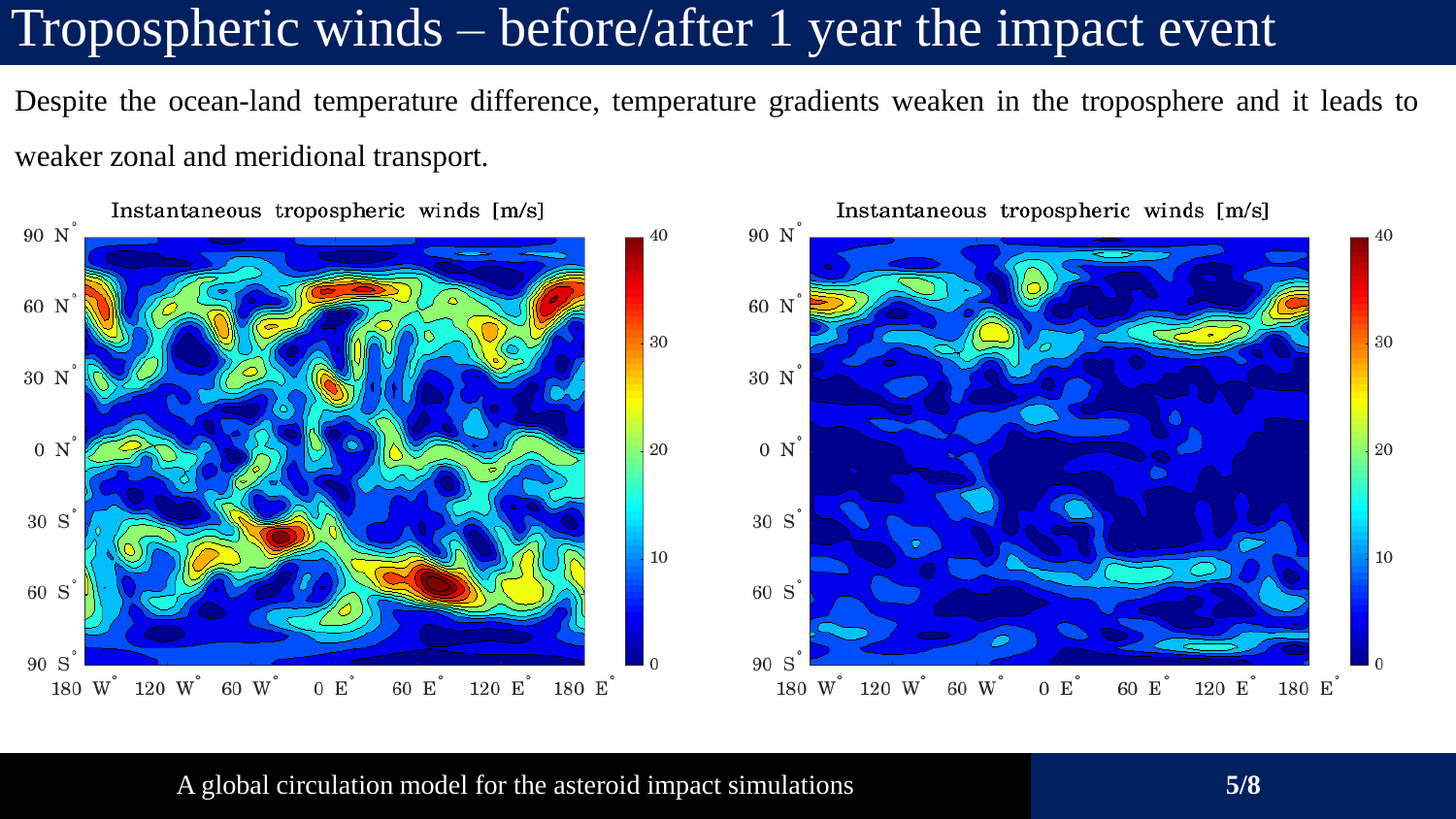### Oceanic mixed layer depth – before/after 1 year the impact event

However, the near-surface meteorology is driven by strong temperature differences, leading to constant sea breeze conditions during the impact winter. High near surface winds deepens the oceanic mixed layer after the impact.



A global circulation model for the asteroid impact simulations **6/8**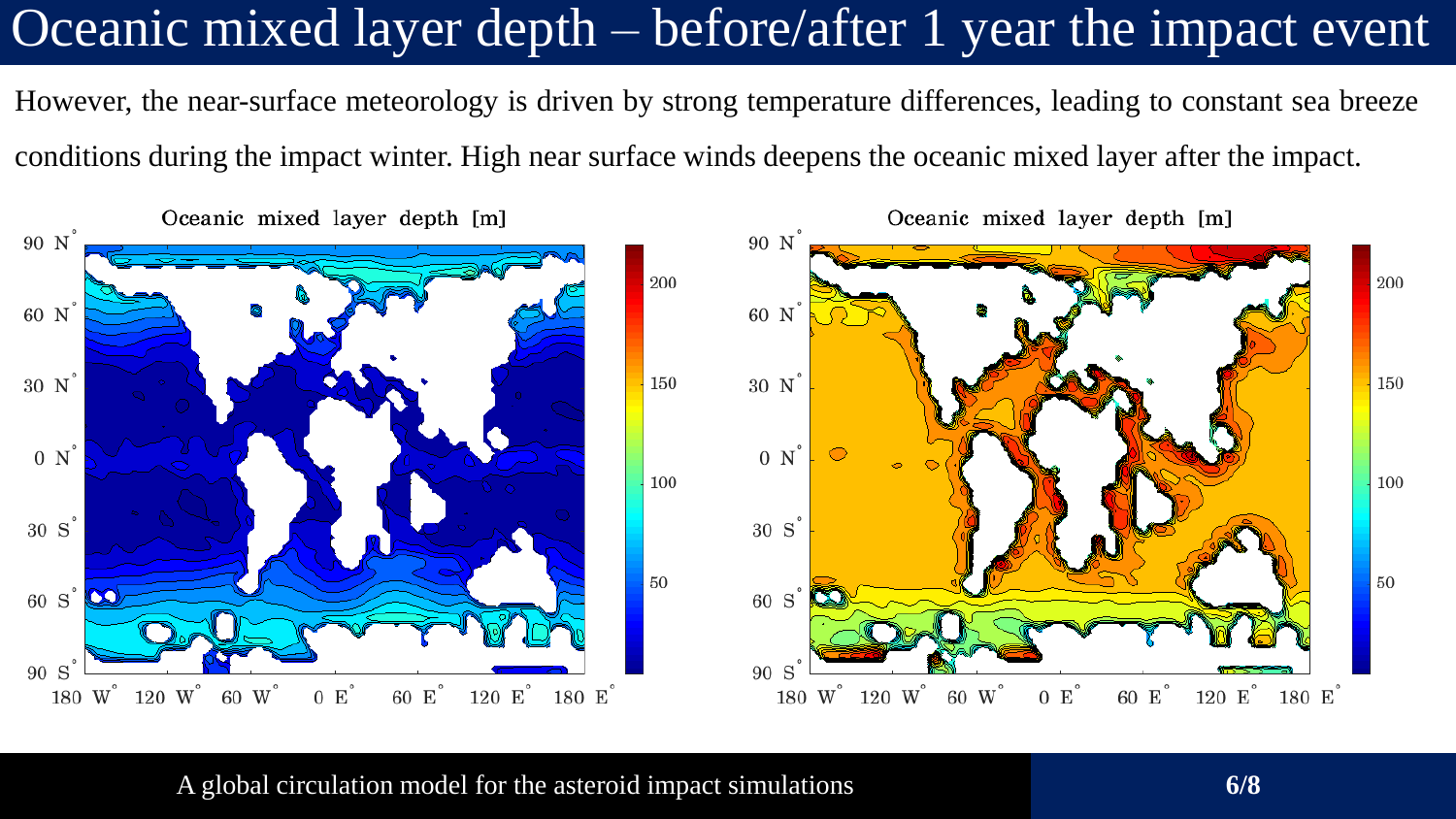#### Sea ice accretion possibility

The model currently lacks an ice-sheet model but we find that poleward of 45 N/S latitude, surface meteorological

conditions over the ocean permits the existence of sea-ice after the impact.



A global circulation model for the asteroid impact simulations **7/8**